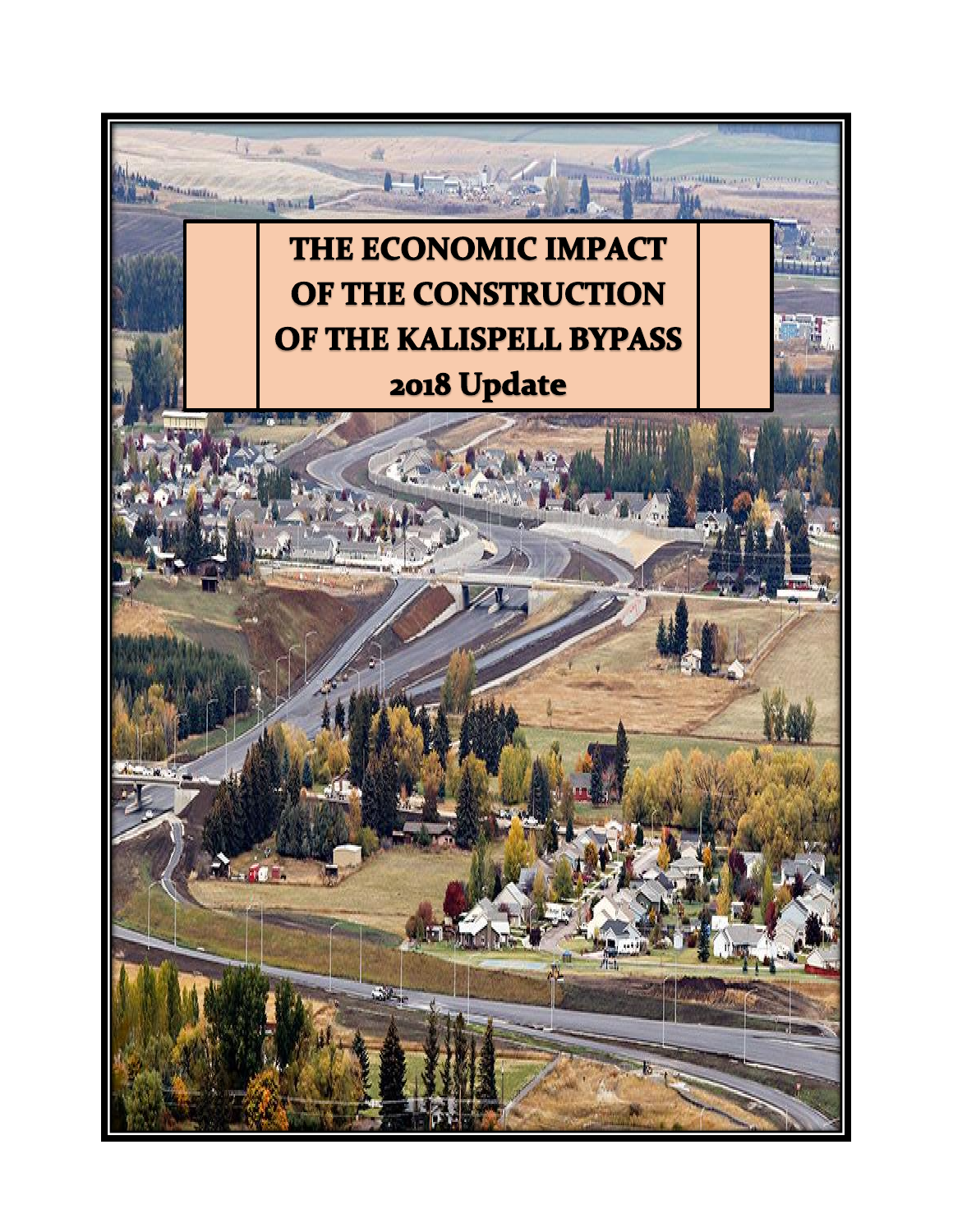## **Executive Summary**

This report is the 2018 update to The Economic Impact of the Construction of the Kalispell Bypass report completed in 2017. For reference purposes, The Economic Impact of the Construction of the Kalispell Bypass can be viewed with the following link[: http://1qb1ow3qfudf14kwjzalxq61-wpengine.netdna](http://1qb1ow3qfudf14kwjzalxq61-wpengine.netdna-ssl.com/wp-content/uploads/2017/06/Kalispell-Bypass-Economic-Impact-Analysis.pdf)[ssl.com/wp-content/uploads/2017/06/Kalispell-Bypass-Economic-Impact-Analysis.pdf.](http://1qb1ow3qfudf14kwjzalxq61-wpengine.netdna-ssl.com/wp-content/uploads/2017/06/Kalispell-Bypass-Economic-Impact-Analysis.pdf)

The authors are Ed Toavs, Montana Department of Transportation's Missoula District Administrator and Steve Peterson, Clinical Assistant Professor in Economics at the University of Idaho. This update was generated for the purposes of a BUILD Grant application for the Kalispell Bypass: Foys Lake Section. The sponsor of the study is the Montana Department of Transportation (MDT).\*

The Kalispell Bypass is an approximately \$135 million new highway built around the west side of the City of Kalispell in northwest Montana. Its primary purpose is to provide the public with a north-south alternate route around Kalispell. The primary north-south route in the Kalispell area is US 93 (Main Street) and is controlled by a series of signals to regulate traffic flow. The Kalispell Bypass is designed for free-flow traffic movement resulting in a more efficient and timely drive through the Kalispell area. It was planned in conjunction with local city and county land-use planning for the west side Bypass area. The construction of this project has allowed for the expansion of local business opportunities and has had substantial economic impacts for this area of Montana.

Currently, the Bypass has a 4-lane configuration with interchanges on the north half of the Bypass and a 2-lane configuration with roundabouts on the south half of the Bypass. Since the completion of the original economic impact analysis (EIA) last year, the Bypass has seen the expected growth in traffic volumes and this growth is causing congestion of the south half of the Bypass.

The specific point of congestion is at the Foy's Lake roundabout which is the transition point from the 2 lane facility to the 4-lane facility. The current congestion and traffic growth have led MDT to begin project development for the expansion of the south half of the Bypass to the final 4-lane configuration with grade separated interchanges to replace the roundabout intersections.

The original study looked at the project's economic impacts span a 16-year period from 2001 to 2016. This update adds the additional impacts identified for 2017 and 2018 and a projected project cost to replace the roundabout in the Foys Lake Section with 1.9 miles of 4-lane highway and a grade-separated interchange. The impacts have three major components: 1) Bypass (highway) construction expenditures 2) New business and residential construction along the bypass, and 3) New firm operations to the regional economy attributable to the bypass.

For this update, \$14 million for a construction contract was added to the previous expenditures of \$135 million and the study duration was increased from 16 years to 18 years. The project continues to provide new access for business and residential construction and operations that largely would not have existed in the absence of the project.

\**This report represents the opinions of the authors and are not official positions of Montana Department of Transportation or University of Idaho (UI). This report originated from a project of Ed Toavs in the UI Executive Master of Business Administration (EMBA) program*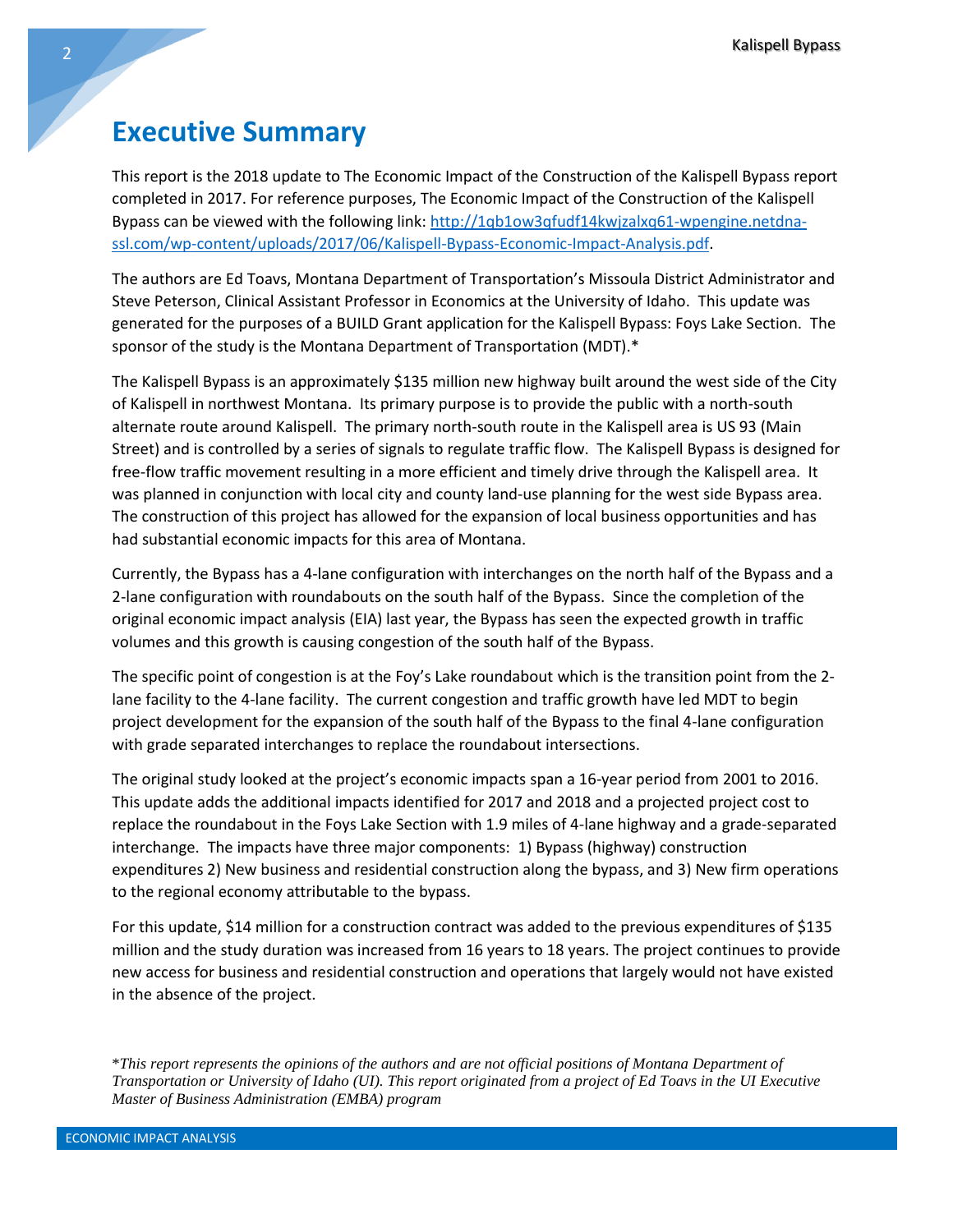| <b>2018 Economic Impacts of the Kalispell Bypass</b> |                         |                       |              |      |                    |           |           |             |  |  |  |  |
|------------------------------------------------------|-------------------------|-----------------------|--------------|------|--------------------|-----------|-----------|-------------|--|--|--|--|
|                                                      | <b>Economic Impacts</b> |                       |              |      | <b>Tax Impacts</b> |           |           |             |  |  |  |  |
| Sector(s)                                            |                         | <b>Gross Regional</b> | Total        |      |                    |           |           |             |  |  |  |  |
|                                                      | Sales (Output)          | Product               | Compensation | Jobs | Property           | Excise    | Income    | Total       |  |  |  |  |
| <b>Road Construction</b>                             | 20,104,239              | 10,238,851            | 7,905,758    | 186  | 232,056            | 237,228   | 252,219   | 721,503     |  |  |  |  |
| New Business/Residential                             |                         |                       |              |      |                    |           |           |             |  |  |  |  |
| Construction                                         | 55,040,689              | 28,031,571            | 21,644,111   | 509  | 635,316<br>S.      | 649,475   | 690,516   | \$1,975,307 |  |  |  |  |
| <b>Business Firm Operations</b>                      | 12,334,376              | 7,800,793             | 4,496,576    | 150  | 527,622            | 539,381   | 151,690   | \$1,218,693 |  |  |  |  |
| Total                                                | 87,479,304              | 46,071,215            | 34,046,445   | 845  | \$1,394,994        | 1,426,084 | l,094,425 | \$3,915,503 |  |  |  |  |

## *Figure 1 – Additional Net New Economic Impacts 2017-2018*

Specifically, we included only the construction impacts that occurred in Flathead County and excluded the out-of-region supply chain expenditures. We also estimated that 65% of the business and residential construction is new monies to Flathead County (Kalispell) and attributable to the project. For business operations, we estimate that 33% of the new firm operations were new businesses and expenditures to Flathead County attributable to the project and non-substitutable. The new firm operations' impacts are *cumulative* because the economic activity generated is ongoing yearly whereas the highway and firm construction impacts are "one time" economic events.

An economic impact assessment was conducted on the three components of the project and an input/output (IMPLAN) model of Flathead County was created to measure the impacts. The economic impacts include the multiplier effects (i.e. the direct impacts, indirect impacts, and induced impacts). The new 2017-2018 net results are reported in Figure 1 and the yearly results are presented in Figure 2. The average annual impacts are presented at the bottom of Figure 2.

The Impacts are reported by several metrics: Sales (output) impacts are a gross measure and represent the total community transactions arising from the project (including the multiplier effects). Gross Regional Product is a subset of sales and represents a net contribution to the regional economy. The Total Compensation (payroll) column presents the wage impacts of the project and the Jobs (employment) column representing full- and part-time job creation from the project. The tax impacts include property, excise, and income taxes. All these metrics include the multiplier effects.

**Results:** Figure 1 reports the 2017-2018 *net* additional impacts for the new construction and firm expansion from the Kalispell. The road construction impacts as measured in sales (output) was \$20.1 million including the multiplier effects. New business and residential construction added \$55.0 million to the economy. New firm operations add \$12.3 million to the economy for a grand total of \$87.5 million in output. The totals for the other metrics include \$46.1 million in gross regional product (a subset of sales), total compensation of \$34.1 million (a subset of gross regional product) and 845 jobs.<sup>1</sup> Tax impacts include \$1.4 million in property taxes, \$1.4 million in excise taxes, \$1.1 million income taxes, for a total of \$3.9 million.

 $\overline{a}$ 

<sup>1</sup>The \$87.5 million in sales (output) total for 2017-2018 (in Figure 1) is less than the 2017-2018 total \$200.3 million sales (output) impacts in Figure 2. The difference of approximately \$112.8 million represents the cumulative "on-going" economic impacts from new firm operations that were included in Figure 2 but not included in Figure 1. The same is true for the rest of the reported economic impact metrics.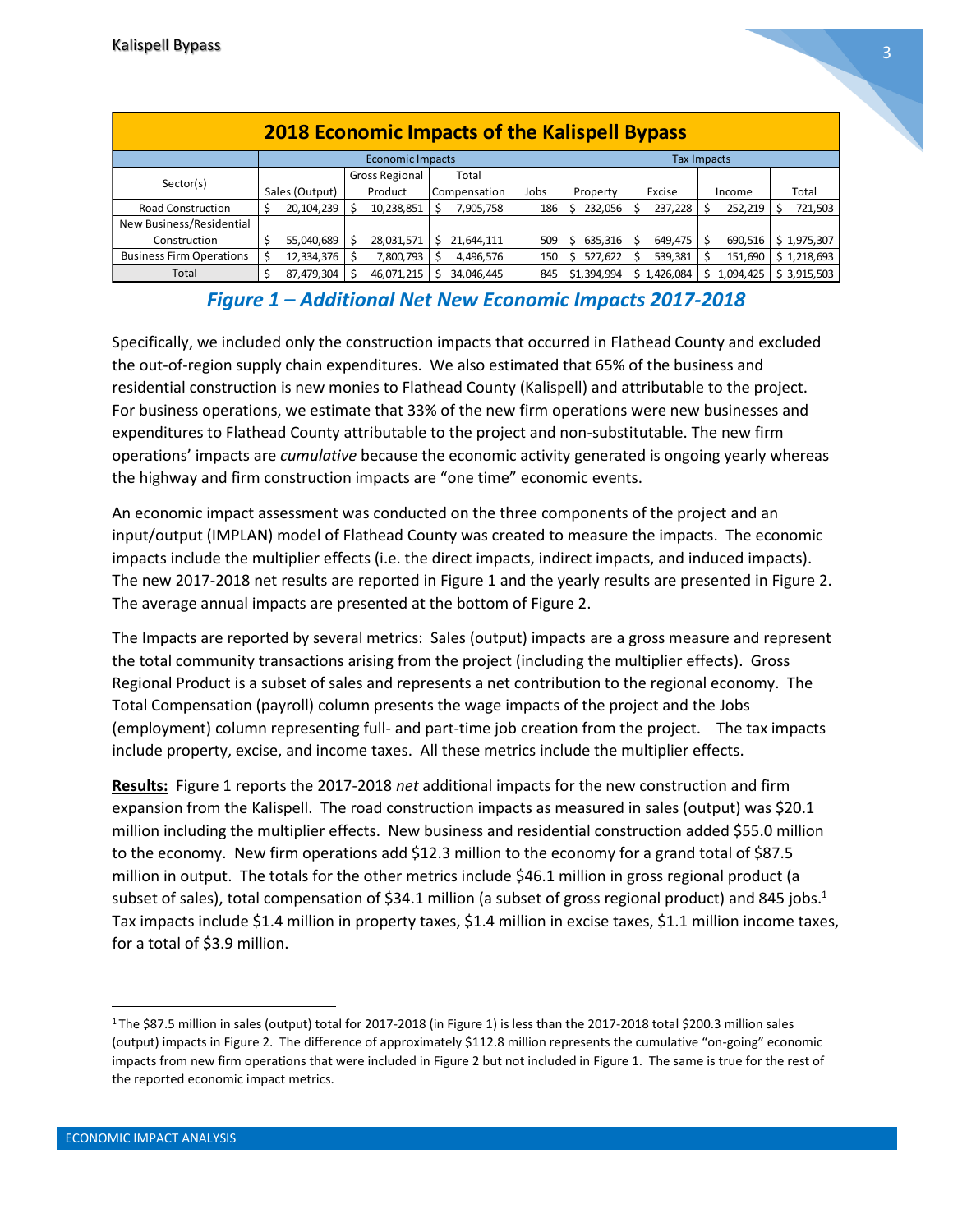The average annual sales or gross economic impact of the construction of the Kalispell Bypass is \$83 million annually over the life of the project (including the multiplier effects). Given current and projected state and federal investment of about \$148 million, the average annual economic impact illustrates the importance of the project to local economic development. The average annual gross domestic product contribution from the project is nearly \$49 million per year. All economic impacts are reporting in constant 2016 dollars.

| <b>Total Impacts of Bypass Grand Total</b><br>Includes the Direct, Indirect, and Induced Impacts |    |              |    |                               |    |                           |           |  |  |  |  |
|--------------------------------------------------------------------------------------------------|----|--------------|----|-------------------------------|----|---------------------------|-----------|--|--|--|--|
| Year                                                                                             |    | <b>Sales</b> |    | <b>Gross Regional Product</b> |    | <b>Total Compensation</b> | Jobs      |  |  |  |  |
| 2001                                                                                             | \$ | 14,378,811   | \$ | 7,744,354                     | \$ | 5,248,334                 | 142       |  |  |  |  |
| 2002                                                                                             | \$ | 16,914,825   | \$ | 9,735,274                     | \$ | 6,144,643                 | 167       |  |  |  |  |
| 2003                                                                                             | \$ | 19,377,917   | \$ | 11,259,768                    | \$ | 6,852,909                 | 196       |  |  |  |  |
| 2004                                                                                             | \$ | 35,044,696   | \$ | 19,997,608                    | \$ | 12,491,165                | 352       |  |  |  |  |
| 2005                                                                                             | \$ | 35,485,531   | \$ | 20,924,030                    | \$ | 12,467,775                | 360       |  |  |  |  |
| 2006                                                                                             | \$ | 56,246,904   | \$ | 32,532,821                    | \$ | 19,931,604                | 567       |  |  |  |  |
| 2007                                                                                             | \$ | 94,027,074   | \$ | 53,813,710                    | \$ | 33,235,369                | 931       |  |  |  |  |
| 2008                                                                                             | \$ | 57,757,634   | \$ | 35,495,830                    | \$ | 19,908,103                | 594       |  |  |  |  |
| 2009                                                                                             | \$ | 72,950,860   | \$ | 43,796,319                    | \$ | 25,422,274                | 744       |  |  |  |  |
| 2010                                                                                             | \$ | 122,962,785  | \$ | 70,391,646                    | \$ | 43,614,577                | 1,205     |  |  |  |  |
| 2011                                                                                             | \$ | 65,151,918   | \$ | 40,203,306                    | \$ | 22,413,136                | 671       |  |  |  |  |
| 2012                                                                                             | \$ | 85,390,069   | \$ | 51,034,899                    | \$ | 29,851,287                | 867       |  |  |  |  |
| 2013                                                                                             | \$ | 103,336,272  | \$ | 61,042,019                    | \$ | 36,444,456                | 1,045     |  |  |  |  |
| 2014                                                                                             | \$ | 114,116,352  | \$ | 67,672,592                    | \$ | 40,122,145                | 1,157     |  |  |  |  |
| 2015                                                                                             | \$ | 138,198,243  | \$ | 81,722,793                    | \$ | 48,155,506                | 1,391     |  |  |  |  |
| 2016                                                                                             | \$ | 179,356,137  | \$ | 104,711,283                   | \$ | 63,265,871                | 1,775     |  |  |  |  |
| 2018*                                                                                            | \$ | 200,344,458  | \$ | 116,007,218                   | \$ | 72,795,927                | 2,009     |  |  |  |  |
|                                                                                                  |    |              |    |                               |    |                           |           |  |  |  |  |
| Avg.                                                                                             | \$ | 83,002,382   | \$ | 48,710,910                    | \$ | 29,315,593                | \$<br>834 |  |  |  |  |

\* Represents 2017 to current date.

## *Figure 2 – Total Economic Impacts*

The project also creates an average of 834 jobs annually and \$29 million in total annual compensation. This update shows that the economic growth surrounding the Bypass corridor has continued and is leading to development opportunities due to the construction of the Bypass.

The economic impacts have increased over the life of the project from 142 jobs in 2001 to 2,009 jobs in 2018. The main drivers continue to be the construction of new firms and businesses, business cumulative operation impacts, and the Bypass construction contracts. With the eventual completion of the Bypass, the construction impacts will end for the Bypass and they be substantially reduced for new business construction and expansion. However, the cumulative impacts of the business and firm operations will last long into the future.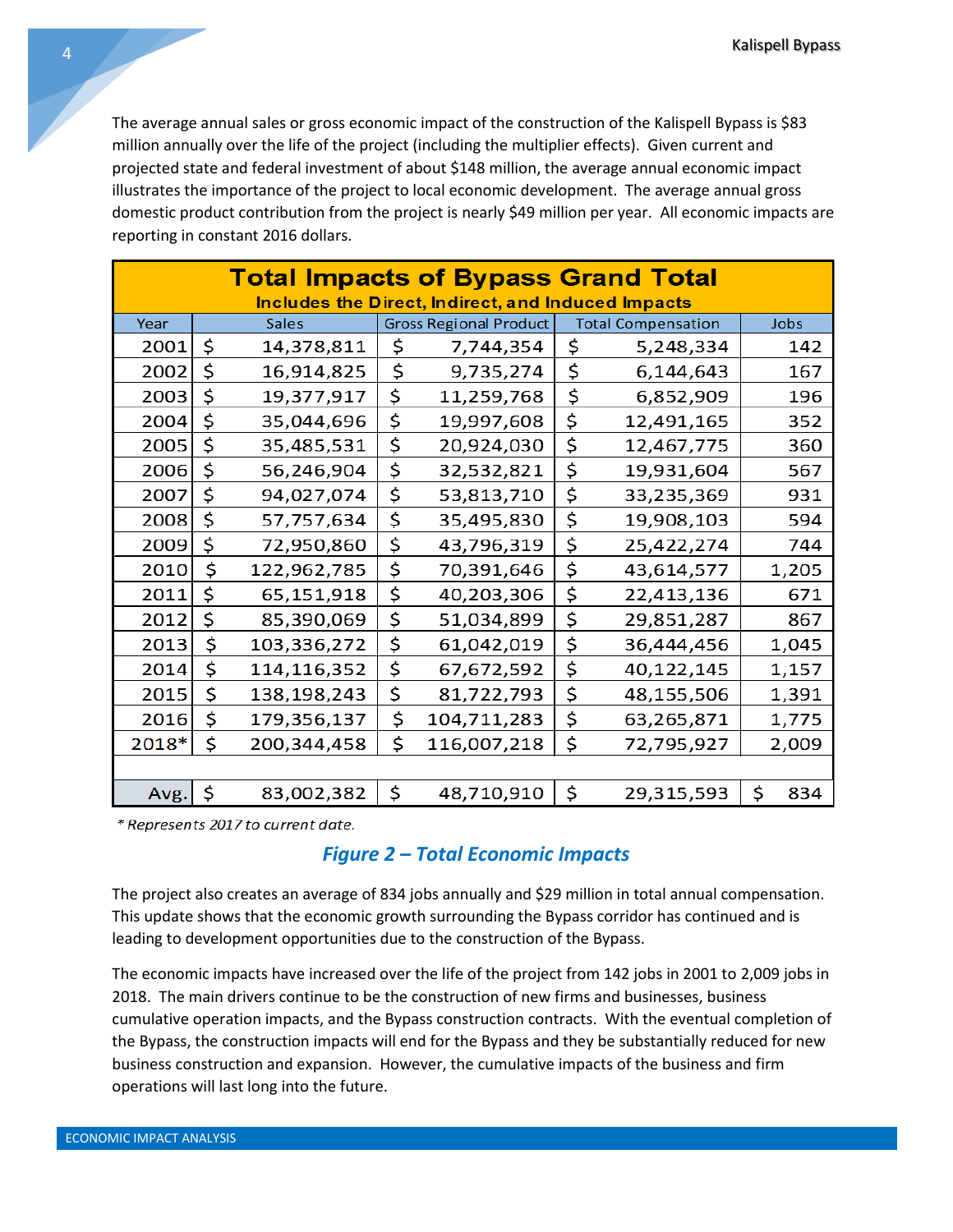**Tax Impacts:** The average annual tax impacts to state and local coffers are \$2.2 million in property taxes, \$2.2 million in excise taxes, and \$1.0 million in income taxes for a total of nearly \$5.4 million in tax revenue, including the multiplier effects.



*Figure 3 – Kalispell Bypass Route Location*

For this update, the City of Kalispell identified an updated list of all new businesses and residential properties which can be attributed to the Bypass construction. The list also included the size of the developments and the value of the construction. This is a similar list to the one produced for the original EIA study. For the commercial businesses, most of the new businesses do not have quarterly wage earnings for the last four quarters on record. For the purposes of this study, the City of Kalispell assisted the authors in estimating approximate values for the number of employees and quarterly wage earnings.